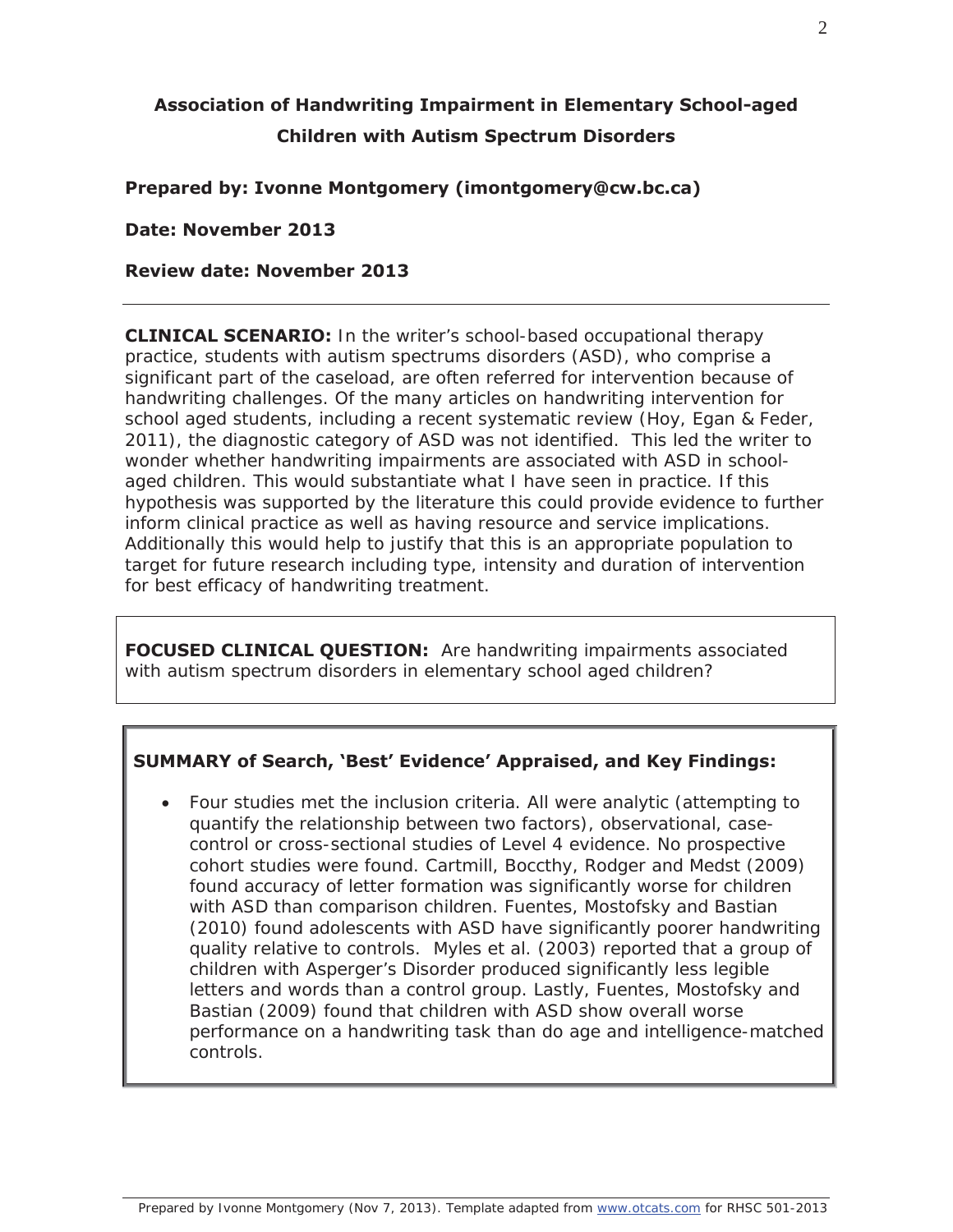# **CLINICAL BOTTOM LINE:**

Limited weak evidence shows an association between autism spectrum disorder and handwriting difficulties in elementary school-age children.

**Please note:** Handwriting in this CAT refers only to manuscript printing as evaluation of cursive handwriting was not used as an outcome measure in any of the included studies.

**Limitation of this CAT:** This critically appraised paper (or topic) was prepared for a graduate course assignment and has /has not been peer-reviewed by one other independent person/an instructor.

## **SEARCH STRATEGY:**

## **Terms used to guide Search Strategy:**

- **Patient/Client Group: Elementary school-aged children**
- Intervention (or Assessment) ( or Issue that influences the prognosis): Autism spectrum disorders
- **Comparison:** Children of a similar age without autism
- x **O**utcome(s): Handwriting difficulties

| <b>Databases and</b><br><b>Sites Searched</b>                                                                                                                               | <b>Search Terms</b>                                                                                                                                                                      | <b>Limits Used</b>                     |
|-----------------------------------------------------------------------------------------------------------------------------------------------------------------------------|------------------------------------------------------------------------------------------------------------------------------------------------------------------------------------------|----------------------------------------|
| Ovid MEDLINE(R)<br>In-Process & Other<br>Non-Indexed<br>Citations and Ovid<br>MEDLINE(R) 1946<br>to Present<br>CINAHL (1982-<br>present)<br><b>EMBASE</b><br>Google Scholar | autism or autism spectrum<br>disorder or Asperger*<br><b>AND</b><br>handwriting or handwriting<br>difficult* or dysgraphia<br>AND<br>child, preschool/ or child/ or<br>child* or student | English language<br>NO limits for date |

\*denotes truncation for any variant spellings or word endings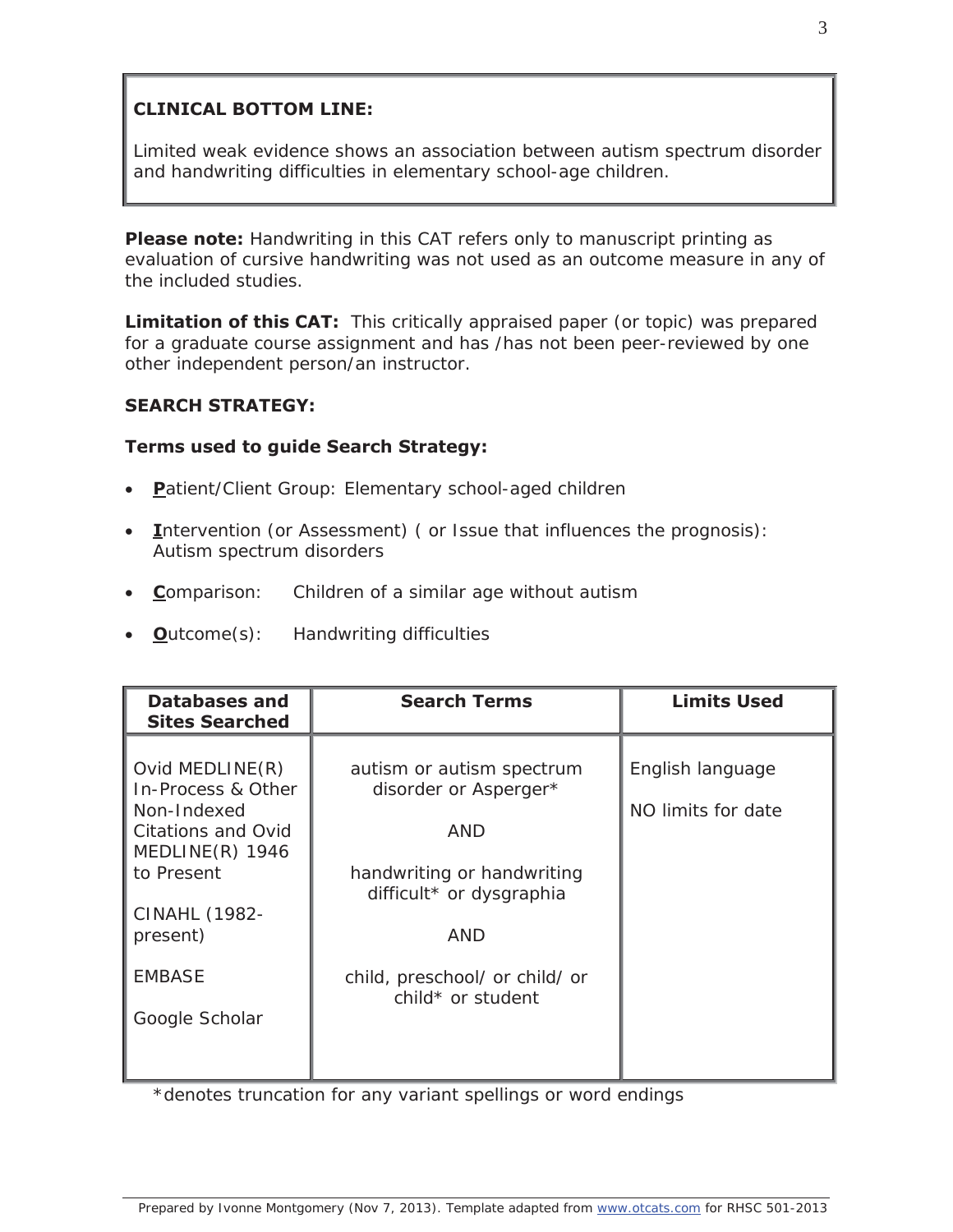Natural language, key words and index terms (including MeSH) were used as well as both Autism, Asperger's Syndrome and linked related terms such as autistic disorder.

#### **INCLUSION and EXCLUSION CRITERIA**

- **Inclusion:** Studies involving male and female children/students with ASD with use of handwriting as an outcome measure.
- **Exclusion:** Studies involving adults with ASD, narrative or scoping reviews, studies that did not look specifically at the association of handwriting difficulties with ASD, studies that did not have handwriting as an outcome measure and studies with the main question being identification of underlying factors predicative of handwriting challenges in children with ASD.

#### **RESULTS OF SEARCH**

4 relevant studies were located and categorised as shown in Table 1

| Study Design/ Methodology of | $Level*$       | <b>Number</b> | Author (Year)       |
|------------------------------|----------------|---------------|---------------------|
| <b>Articles Retrieved</b>    |                | Located       |                     |
| Case-control                 | $\overline{A}$ | 3             | Fuentes, Mostofsky  |
|                              |                |               | and Bastian (2009)  |
|                              |                |               | Fuentes, Mostofsky  |
|                              |                |               | and Bastian (2010)  |
|                              |                |               | Myles, Huggins,     |
|                              |                |               | Rome-Lake,          |
|                              |                |               | Hagiwara, Barnhill  |
|                              |                |               | and Griswold (2003) |
| Cross-sectional              | 4              |               | Cartmill, Boccthy,  |
|                              |                |               | Rodger and Medst    |
|                              |                |               | (2009)              |

**Table 1:** Summary of Study Designs of Articles Retrieved

\*Based on Oxford Centre for Evidence-Based Medicine 2009 Levels of Evidence

(Phillips et al. 2009)

# **BEST EVIDENCE**

The following study by Fuentes et al. (2009) was identified as the 'best' evidence and selected for critical appraisal. Reasons for selecting this study were:

- A case-control study design can be used for investigating the relationship or association between an outcome and a risk factor.
- This study is comparable to all the other included studies in terms of design type and level of evidence (4). The Cartmill et al. study (2009) was labelled "cross-sectional experimental" however it was very similar in design to the other 3 studies.
- The ages of the subjects were closest to the typical age of students on the writer's caseload (i.e. elementary age rather than adolescents).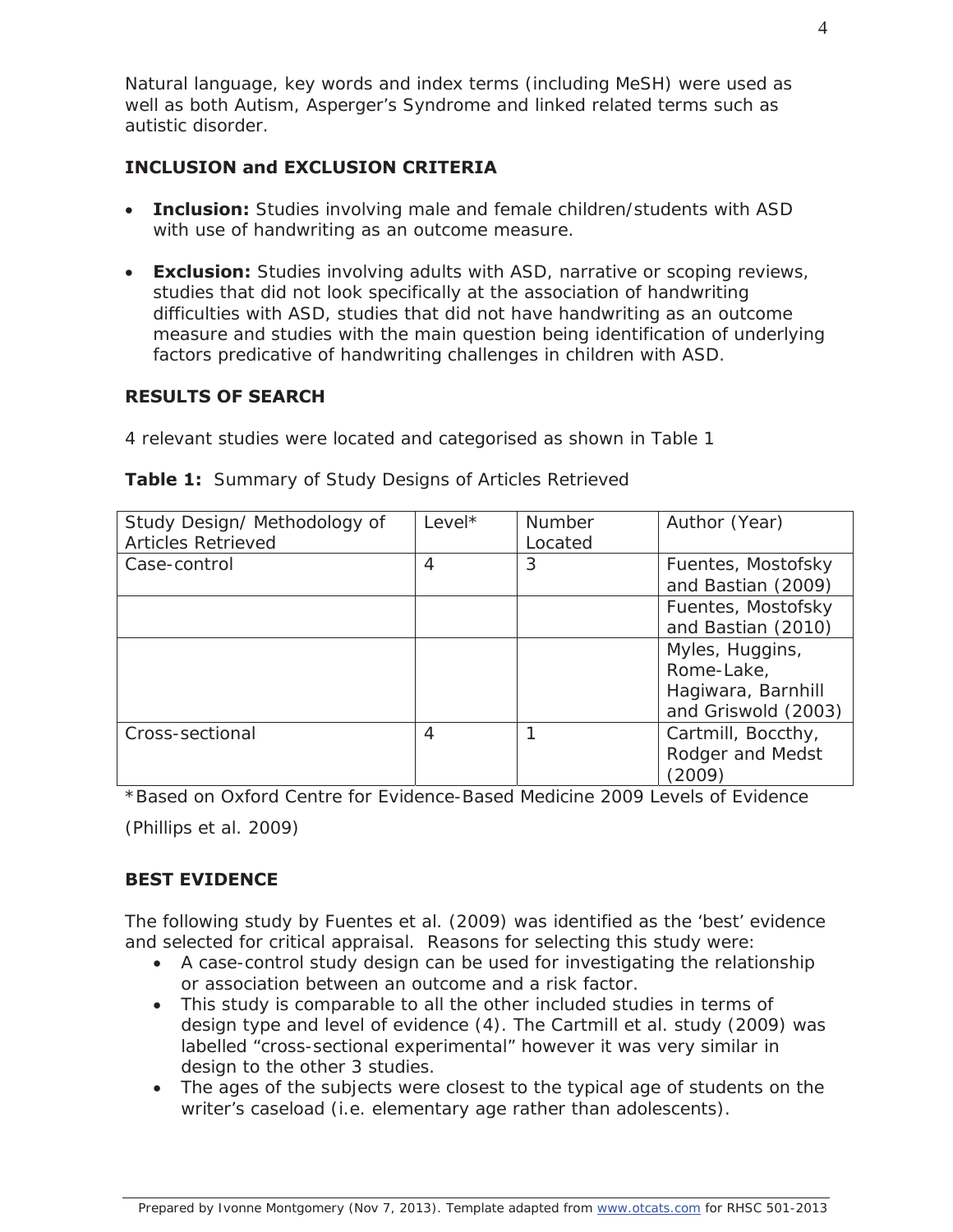- The wider diagnostic grouping of ASD (rather than only Asperger's Syndrome) best corresponds to the writer's typical caseload.
- The sample size was similar to the other included studies, with only one study (Myles et al. study of only students with Asperger's Syndrome) being slightly larger.
- The outcome measure is a standardized handwriting assessment (manuscript printing) and has well established validity and reliability (Reisman, 1993).
- This study represents low level evidence, but is the best study available for this critical appraisal.

#### **SUMMARY OF BEST EVIDENCE**

**Table 2:** Description and appraisal of the case control study by Fuentes et al. (2009)

**Aim/Objective of the Study:** The objective was to identify if children with ASD show overall handwriting impairments when compared to age and intelligence matched controls and if so, whether these impairments are in specific qualitative categories. As well the study aimed to identify predictors of handwriting performance.

**Study Design**: A case-control design with outcomes measured at one point in time was used.

**Setting**: The study was set in an outpatient clinic in a large urban centre.

**Participants**: 28 subjects between 8 and 13 years of age participated. 14 subjects with ASD (3 females; mean age 10.2) and 14 typically developing controls (5 females; mean age 11.1) were enrolled. Based on performance on the Wechsler Intelligence Scale for Children (WISC-IV) all children had full-scale IQs (FSIQ) greater than 80, with the exception of 2 children with ASD who had marked discrepancies between factor scores. The two groups appeared to be comparable on the key demographic variables listed.

A purposive sample was used. Children with ASD were recruited from outpatient clinics at a large urban institute, local autism society chapters, schools, social groups, and paediatricians' offices. Children met DSM-IV criteria for ASD according to the Autism Diagnostic Observation Schedule–Generic (ADOS-G) and the Autism Diagnostic Interview–Revised (ADI-R).

Subjects in the control group were free of neurologic, developmental, or psychiatric disorders and had no immediate family member with a pervasive developmental disorder.

Informed consent was obtained from children, and written consent was obtained from a parent or guardian. Protocols were approved by an institutional review board.

**Phenomenon Investigated:** Handwriting abilities of children with ASD relative to controls were investigated as well as predictors of handwriting.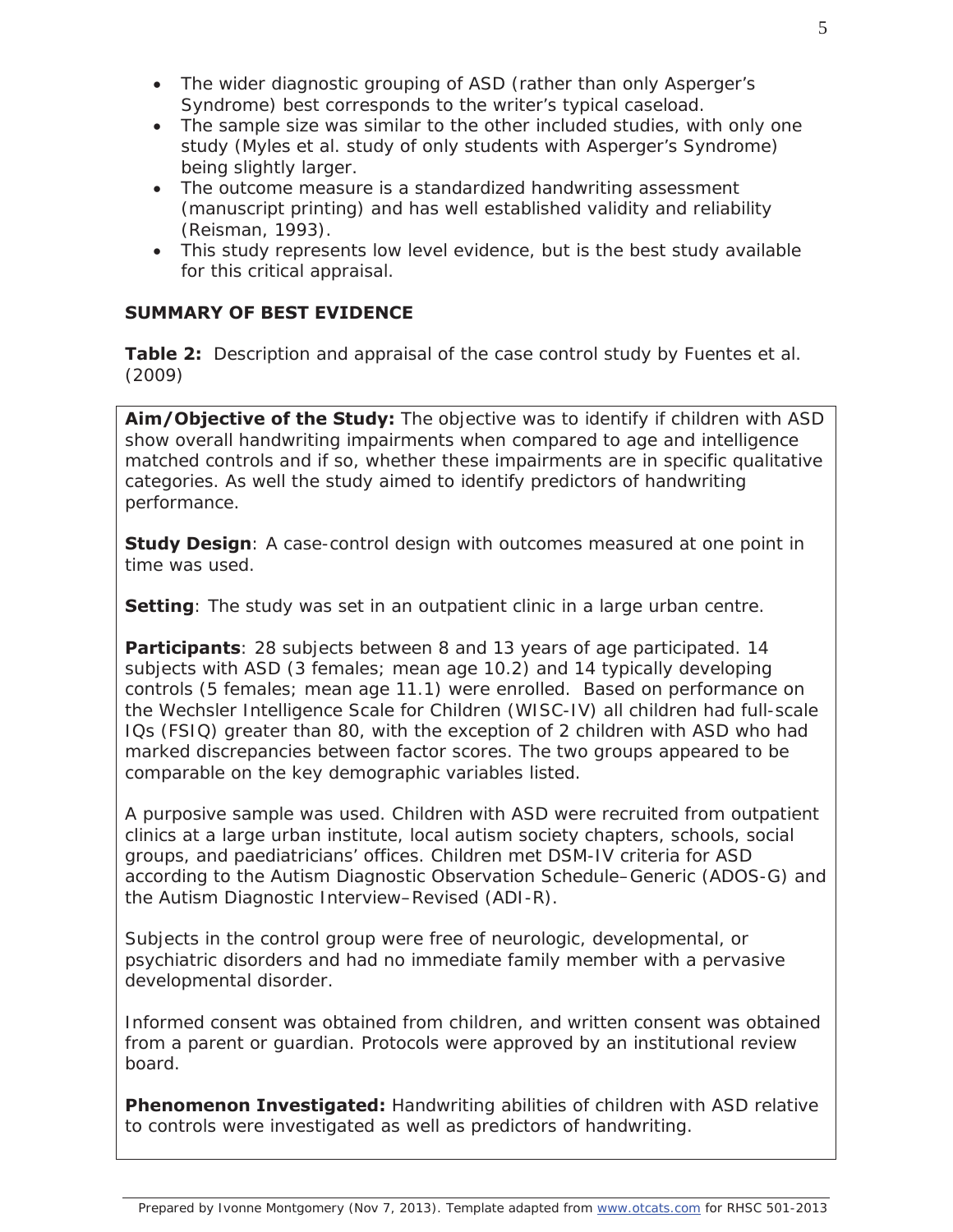## **Outcome Measures: Primary Outcome:**

Handwriting impairment was investigated using the Minnesota Handwriting Assessment (MHA). For this test a sample of words is presented and subjects are instructed to copy the words on a standardized interlined test sheet. The MHA was scored according to the MHA scoring protocol including scoring letters on an individual basis in 5 categories (Legibility, Form, Alignment, Size and Spacing ) as well as a rate score (speed). The 5 qualitative category scores were then combined with the rate score for a total score (maximum total score of 204).

## **Secondary Outcome:**

Subjects' motor skills were assessed using the Revised Physical and Neurological Examination for Subtle (Motor) Signs (PANESS). The PANESS consists of several categories, including stressed gaits, balance, and timed movements.

**Data Analysis:** Mean total handwriting scores, as well as mean scores in the 5 qualitative categories of the MHA and rate scores were compared between ASD and control groups with Student's t tests. Student's t tests were also used to compare age, intelligence scores and PANESS scores between the 2 groups. Within- and across-group stepwise multiple regressions were performed with handwriting scores as the dependent variable and independent variables such as: age, gender, IQ, and PANESS scores as predictor variables.

#### **Main Findings: Primary Findings:**

Children within the ASD group demonstrated a range of handwriting abilities; both low-and high-scoring. The authors found that children with ASD showed overall worse performance on a handwriting task than did age-and intelligencematched controls. Overall, total handwriting scores were lower in the ASD group than the control group (p 0.025). More specifically, children with ASD demonstrated worse quality of forming letters (p 0.006), but did not show significant differences in their ability to correctly size, align, and space their letters.

# **Secondary Findings:**

Within the ASD group, motor skills were significant contributors to handwriting performance, whereas age, gender, IQ, and visuospatial abilities were not.

# **Original Authors' Conclusions:**

The authors concluded that the ASD group scored significantly worse on motor measures including overall handwriting legibility than the control group demonstrating general motor impairments. The authors stated that the "results suggest that training targeting letter formation, in combination with general training of fine motor control, may be the best direction for improving handwriting performance in children with autism." (p. 1523).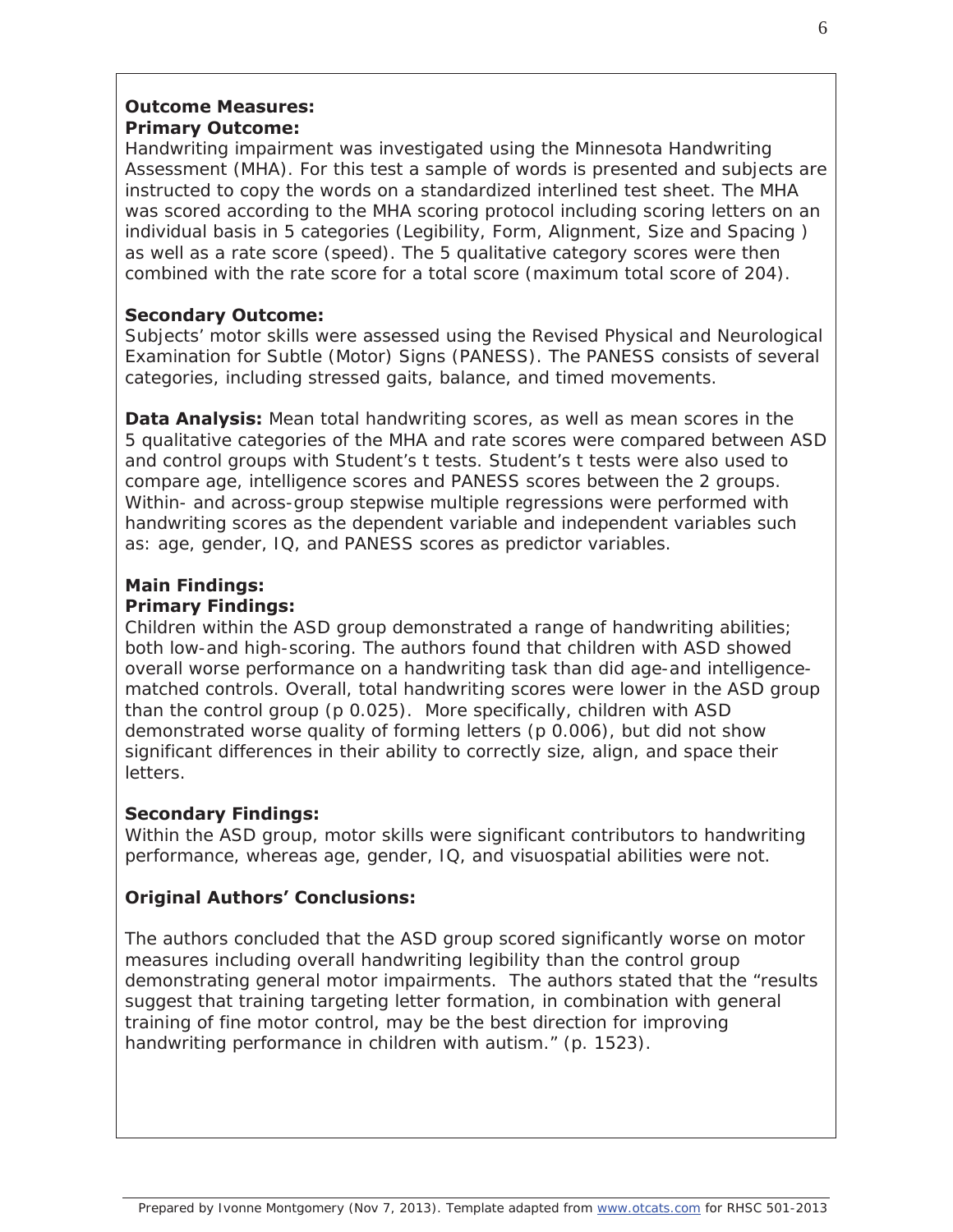## **Critical Appraisal:**

# **1) Validity:**

The case-control study is an appropriate method to answer the question of association of variables, as described in this study. However the authors did not include calculation of odds ratios in their analysis which is typically done in a case-control study. In terms of clarity of study purpose, the authors listed a second aspect to the study that was not clearly stated in the outset (i.e. identification of predictor variables of handwriting performance).

The cases were recruited from a large variety of settings which might assist with generalization however it was not stated exactly how many cases were enrolled from each setting. Additionally selection bias is a concern as it was not stated how the cases were recruited (i.e. whether there was any mention of the purpose of the study during recruitment that might lead to children with handwriting and/or motor problems being overly represented). The cases were well defined with standardized measures of intellectual and perceptual function provided in addition to detailed ASD diagnostic information. They were well matched to controls on parameters such as age and intellectual functioning. The non–response rates in both groups were not discussed. Concerns also exist regarding selection bias of the controls, as the variety of settings of recruitment was not indicated nor was there any mention of a reliable established system for selecting the controls. It is challenging to know if sufficient cases were selected in both groups as this was not discussed and a power calculation was not mentioned.

The MHA's validity and strength as a strong measurement tool was viewed with both high interrater and intrarater reliability as well as strong construct validity reported. To minimize bias, 2 raters, both blind to group classifications, independently scored each handwriting assessment and the averages of these scores were used in the analyses. High intrarater reliability was reported. The examiner's proficiency was not described for any of the measures. Additionally the validity of the PANESS and the WISC-IV was not reviewed nor was it indicated if there was blinding used for these secondary outcome measures. The likelihood of Type I errors (false positives) in testing were not mentioned.

Confounding factors were not reviewed explicitly in design, techniques or analysis. One additional confounding factor that the authors did not address is the lack of socio-economic data. This might lead to certain socioeconomic groups being over represented in either or both populations. There was also no mention of treatment intervention (i.e. did any of the cases receive any type of fine motor or handwriting treatment in the past that might have impacted their handwriting abilities and underestimated the handwriting difficulties).

# **2) Interpretation of Results**

The analysis was not fully appropriate to the design of the study. As mentioned above, typically odds ratios are calculated in case-control studies to determine risk. This was not done. Thus, it is difficult to ascertain the strength of the association between the 2 variables in the primary outcome. The findings can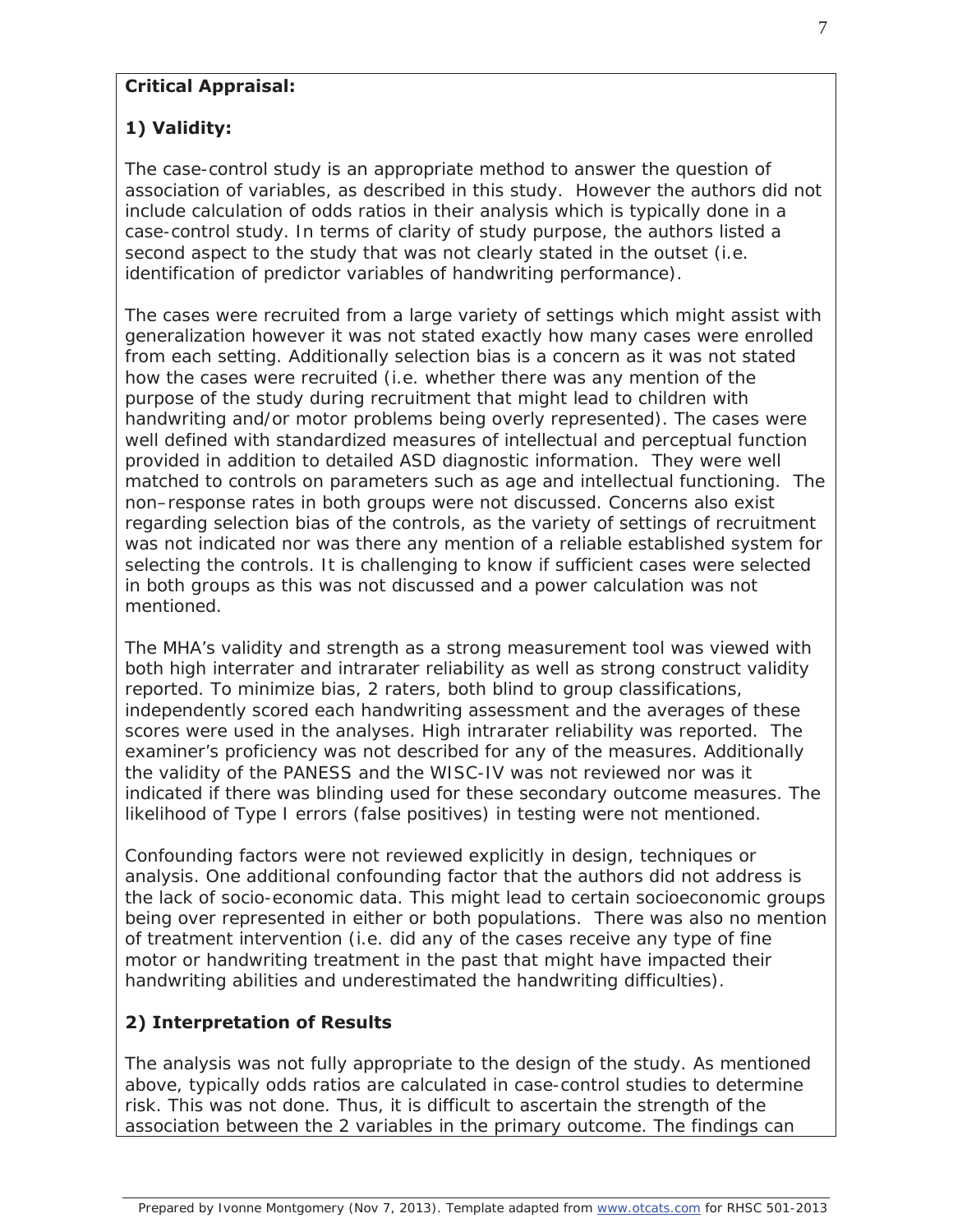only be interpreted as an association and the many confounding biases listed previously weaken the strength of the association. The p values did support the significant differences that were seen between the ASD group and the controls for motor scores as well as overall handwriting legibly and form scores. Confidence intervals were not reported and could not be calculated with the data provided. Stepwise multiple regressions did isolate predictors of handwriting scores (secondary findings).

# **3) Summary/Conclusion:**

Despite the many limitations of this study, the results that indicate handwriting impairments are associated with ASD do appear clinically valid as they are consistent with what is typically seen in practice. With caution the results could be transferable and generalizable to the writer's clients. This would include measurement to individually evaluate client outcomes to substantiate findings as the strength of these results along with study limitations indicates limited and weak evidence. Additionally the secondary findings that motor skills are significant contributors to handwriting difficulties in children with ASD are also consistent with practice.

## **IMPLICATIONS FOR PRACTICE, EDUCATION and FUTURE RESEARCH**

There is little research on the association of handwriting difficulties in children with ASD despite the clinical observations that these children are known to exhibit handwriting difficulties. This study, despite its many limitations, does provide limited low level evidence to support this common finding in occupational therapy practice. The results of this study are consistent with what is typically seen in practice and do concur with the findings of a recent scoping review of handwriting difficulties in children with ASD (Kushki, Chau and Anagnostou, 2011). This review concluded that there is evidence that handwriting difficulties do exist in children with ASD however the studies are scant. Kushki et al. (2011) stated that overall legibility (specifically letter formation) is poorer in children with ASD than their typically developing peers and the evidence suggests that deficits in fine motor skills are significant contributors to handwriting difficulties in children with ASD. Cautious use of current findings in the writer's practice, with use of outcome measures to substantiate findings would be appropriate. Disseminating this knowledge to school staff for early screening and ongoing identification would also be prudent as studies have found that handwriting challenges persist beyond the elementary years (Beversdorf et al. 2009; Breivik and Hemmingsson 2013; Fuentes, Mostofsky, and Bastian 2010; Myles et al. 2003). Further, this study also does lend some support to targeting this population for future research of handwriting intervention. The findings of this study highlight the need for well-designed prospective longitudinal studies over extended periods of time, preferably from large population-based samples. Such studies would further clarify the population-based prevalence, extent, and developmental trajectory of handwriting difficulties in those with ASD.